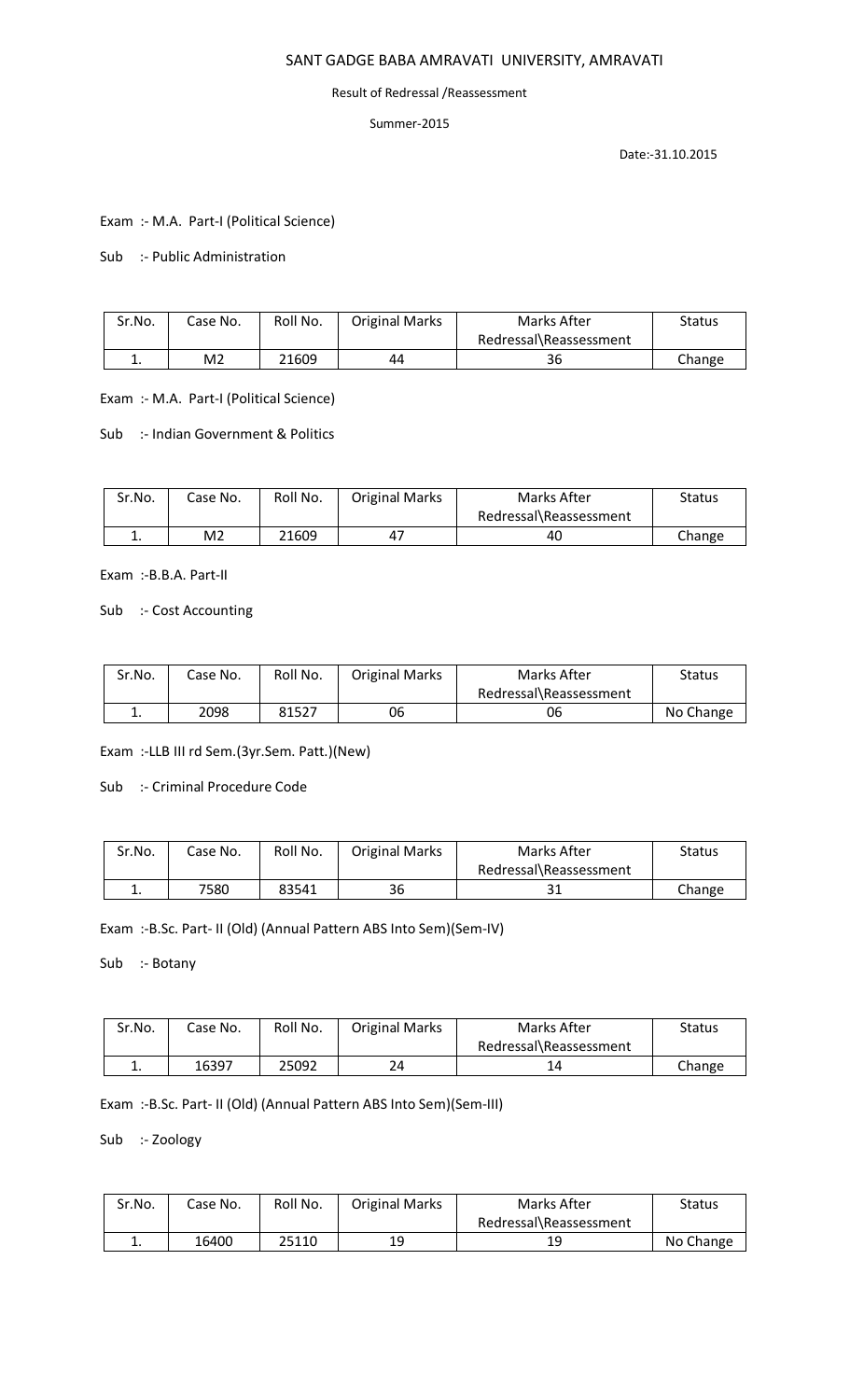# SANT GADGE BABA AMRAVATI UNIVERSITY, AMRAVATI

#### Result of Redressal /Reassessment

## Summer-2015

Date:-31.10.2015

# Exam :-B.Sc. Part- III (Old) (Annual Pattern ABS Into Sem)(Sem-VI)

Sub :- Botany

| Sr.No. | Case No. | Roll No. | <b>Original Marks</b> | Marks After            | Status |
|--------|----------|----------|-----------------------|------------------------|--------|
|        |          |          |                       | Redressal\Reassessment |        |
|        | 16412    | 59221    | 40                    | ےد                     | Change |

Exam :-B.Sc. Part- III (Old) (Annual Pattern ABS Into Sem)(Sem-VI)

Sub :- Computer Science

| Sr.No.   | Case No. | Roll No. | <b>Original Marks</b> | <b>Marks After</b>     | Status    |
|----------|----------|----------|-----------------------|------------------------|-----------|
|          |          |          |                       | Redressal\Reassessment |           |
| <b>.</b> | 16411    | 59141    | 14                    |                        | No Change |

Exam :-B.Sc. Part- III (Old) (Annual Pattern ABS Into Sem)(Sem-V)

Sub :- Computer Science

| Sr.No. | Case No. | Roll No. | <b>Original Marks</b> | Marks After            | <b>Status</b> |
|--------|----------|----------|-----------------------|------------------------|---------------|
|        |          |          |                       | Redressal\Reassessment |               |
|        | 16411    | 59141    | 19                    |                        | Change        |

Exam :-Bachelor Of Computer Application Part-III (Annual ABS Into Sem)(Sem 4, 5 & 6)

Sub :- Advanced Database Management Concept

| Sr.No. | Case No. | Roll No. | <b>Original Marks</b> | Marks After            | <b>Status</b> |
|--------|----------|----------|-----------------------|------------------------|---------------|
|        |          |          |                       | Redressal\Reassessment |               |
|        | 16414    | 30002    | 12                    | 17                     | Change        |
|        | 16416    | 30008    | 11                    | 14                     | Change        |
|        | 16417    | 30009    | 01                    | 05                     | Change        |
| 4.     | 16419    | 30061    | 18                    | 18                     | No Change     |

Exam :-Bachelor Of Computer Application Part-III (Annual ABS Into Sem)(Sem 4, 5 & 6)

Sub :- Computer Graphics & Multimedia

| Sr.No. | Case No. | Roll No. | <b>Original Marks</b> | Marks After            | <b>Status</b> |
|--------|----------|----------|-----------------------|------------------------|---------------|
|        |          |          |                       | Redressal\Reassessment |               |
| ∸.     | 16415    | 30007    | 16                    | 20                     | Change        |
|        | 16419    | 30061    | 17                    |                        | Change        |